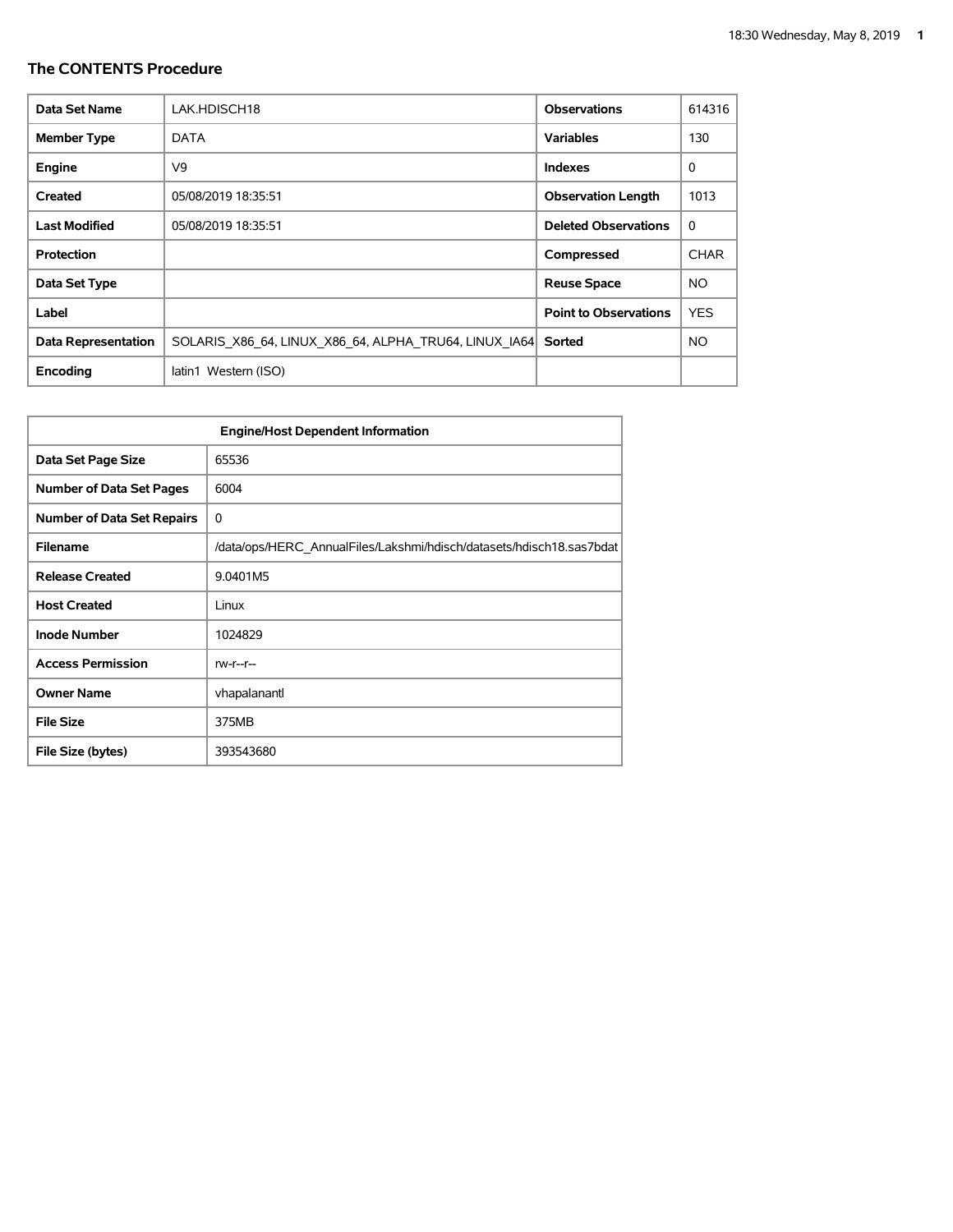| Alphabetic List of Variables and Attributes |                   |             |     |            |                 |                              |
|---------------------------------------------|-------------------|-------------|-----|------------|-----------------|------------------------------|
| #                                           | <b>Variable</b>   | <b>Type</b> | Len | Format     | <b>Informat</b> | Label                        |
| 1                                           | PatientICN        | Char        | 50  | \$50.      | \$50.           | PatientICN                   |
| 3                                           | Sta3n             | Num         | 8   | 6.         | 6.              | Sta3n                        |
| 76                                          | a pcp             | Char        | 11  | \$11.      | \$11.           | N/A                          |
| 77                                          | a pcptyp          | Char        | 7   | \$7.       | \$7.            | N/A                          |
| 19                                          | addrg             | Num         | 8   | 6.         | 6.              | <b>ADMIT DRG</b>             |
| 58                                          | addrgms           | Num         | 8   | 6.         | 6.              | <b>ADMIT DRGMS</b>           |
| 18                                          | admicd9           | Char        | 7   | \$7.       | \$7.            | <b>ADMITTING DIAGNOSIS</b>   |
| 97                                          | admicd10          | Char        | 8   | \$8.       | \$8.            | ADMIT ICD10 DIAGNOSIS        |
| 9                                           | admitday          | Num         | 8   | DATE9.     | DATE9.          | <b>ADMIT DATE</b>            |
| 72                                          | ag8r              | <b>Num</b>  | 8   | 11.        | 11.             | PLACEHOLDER AGE GROUP        |
| 14                                          | age               | Num         | 8   | 6.         | 6.              | <b>AGE</b>                   |
| 24                                          | aggabsdays        | Num         | 8   | 11.        | 11.             | AGG ABSENCE DAYS             |
| 102                                         | cost <sub>0</sub> | Num         | 8   | DOLLAR18.2 |                 | Cost Cat 0 (Acute Med)       |
| 103                                         | cost1             | Num         | 8   | DOLLAR18.2 |                 | Cost Cat 1 (Rehab)           |
| 104                                         | cost2             | Num         | 8   | DOLLAR18.2 |                 | Cost Cat 2 (Blind Rehab)     |
| 105                                         | cost3             | Num         | 8   | DOLLAR18.2 |                 | Cost Cat 3 (SCI)             |
| 106                                         | cost4             | <b>Num</b>  | 8   | DOLLAR18.2 |                 | Cost Cat 4 (Surgery)         |
| 107                                         | cost <sub>5</sub> | Num         | 8   | DOLLAR18.2 |                 | Cost Cat 5 (Psych)           |
| 108                                         | cost <sub>6</sub> | Num         | 8   | DOLLAR18.2 |                 | Cost Cat 6 (Sub Abuse)       |
| 109                                         | cost7             | Num         | 8   | DOLLAR18.2 |                 | Cost Cat 7 (Inter Med)       |
| 110                                         | cost8             | Num         | 8   | DOLLAR18.2 |                 | Cost Cat 8 (Dom)             |
| 111                                         | cost9             | Num         | 8   | DOLLAR18.2 |                 | Cost Cat 9 (Nursing)         |
| 112                                         | cost10            | Num         | 8   | DOLLAR18.2 |                 | Cost Cat 10 (PRRTP)          |
| 113                                         | cost11            | Num         | 8   | DOLLAR18.2 |                 | Cost Cat 11 (ICU)            |
| 114                                         | cost999           | Num         | 8   | DOLLAR18.2 |                 | Cost Cat 999 (Unidentified)  |
| 115                                         | cst_meth          | Num         | 8   |            |                 | Cost Method                  |
| 94                                          | cvet              | Char        | 1   | \$1.       | \$1.            | <b>COMBAT VETERAN</b>        |
| 95                                          | cvetloc           | Char        | 14  | \$14.      | \$14.           | COMBAT VETERAN LOC           |
| 78                                          | dao_unt           | <b>Num</b>  | 8   | 11.        | 11.             | N/A                          |
| 74                                          | days              | Num         | 8   | 11.        | 11.             | PLACEHOLDER DAYS             |
| 79                                          | dhomeox           | Num         | 8   | 22.6       | 22.6            | N/A                          |
| 21                                          | discdisp          | Char        | 2   | \$2.       | \$2.            | <b>DISCHARGE DISPOSITION</b> |
| 73                                          | disch             | Num         | 8   | 11.        | 11.             | PLACEHOLDER DISCHARGES       |
| 84                                          | dischmd           | Char        | 11  | \$11.      | \$11.           | <b>DISCHARGE MD</b>          |
| 22                                          | discplace         | Char        | 2   | \$2.       | \$2.            | <b>DISPOSITION PLACE</b>     |
| 10                                          | disday            | Num         | 8   | DATE9.     | DATE9.          | <b>DISCHARGE DATE</b>        |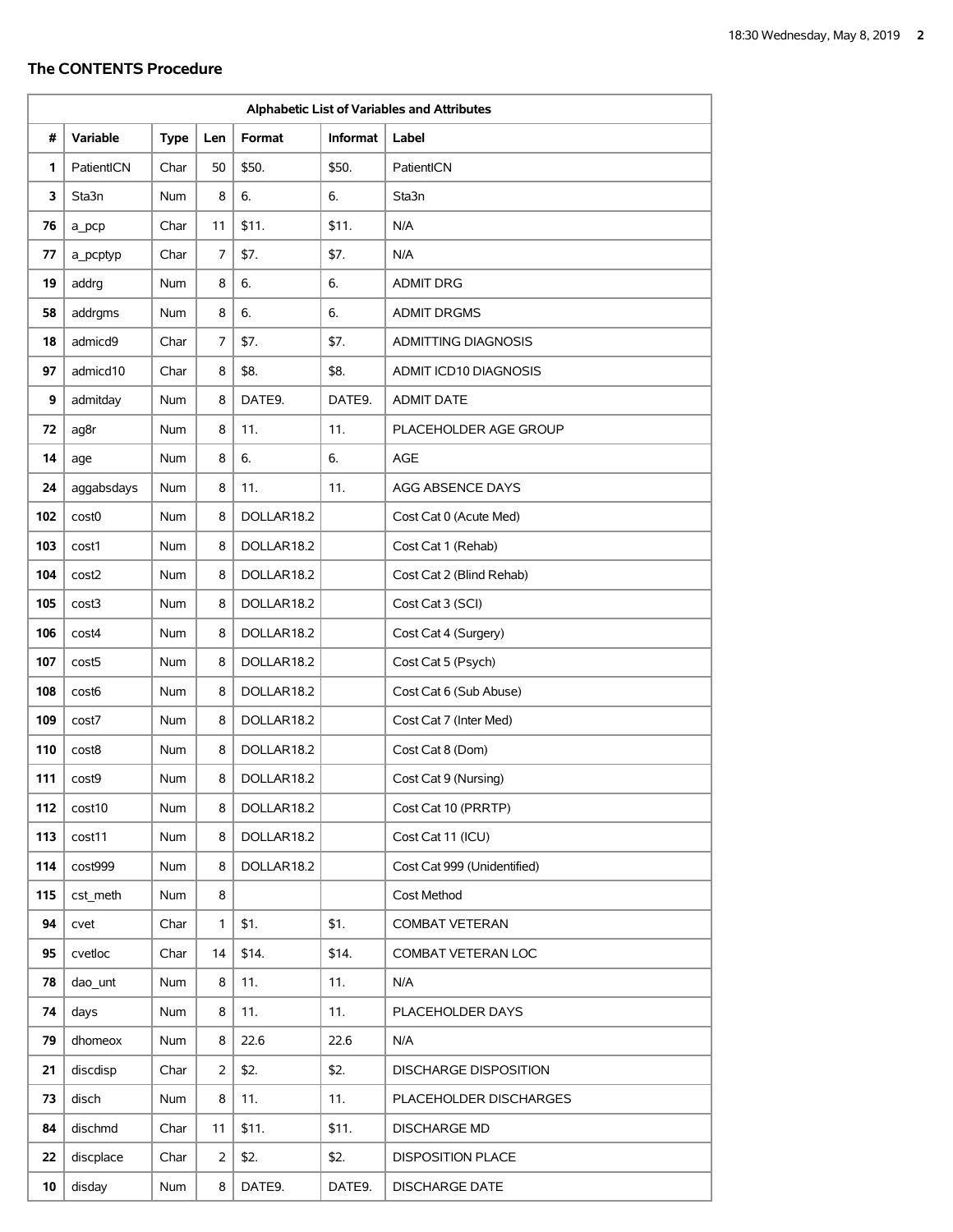| Alphabetic List of Variables and Attributes |                  |             |                |         |                 |                                                             |
|---------------------------------------------|------------------|-------------|----------------|---------|-----------------|-------------------------------------------------------------|
| #                                           | Variable         | <b>Type</b> | Len            | Format  | <b>Informat</b> | Label                                                       |
| 85                                          | dismdnpi         | Char        | 15             | \$15.   | \$15.           | <b>DISCH MD NPI</b>                                         |
| 86                                          | dismdpt          | Char        | 7              | \$7.    | \$7.            | <b>DISCH MD PT</b>                                          |
| 71                                          | dob              | <b>Num</b>  | 8              | DATE9.  | DATE9.          | PLACEHOLDER DATE OF BIRTH                                   |
| 87                                          | dod_flag         | Char        | 1              | \$1.    | \$1.            | <b>DOD FLAG</b>                                             |
| 80                                          | dpha unt         | Num         | 8              | 11.     | 11.             | N/A                                                         |
| 81                                          | dprolbr          | Num         | 8              | 22.6    | 22.6            | N/A                                                         |
| 82                                          | dprosupl         | <b>Num</b>  | 8              | 22.6    | 22.6            | N/A                                                         |
| 11                                          | drgms            | Num         | 8              | 6.      | 6.              | <b>DISCHARGE DRGMS</b>                                      |
| 16                                          | dtxsp            | Char        | $\overline{2}$ | \$2.    | \$2.            | PTF DISCH TRTNG SPCLTY                                      |
| 70                                          | dxlsf            | Char        | 6              | \$6.    | \$6.            | PLACEHOLDER PRIMARY DX LOS                                  |
| 69                                          | dxprime          | Char        | 6              | \$6.    | \$6.            | PLACEHOLDER PRINCIPAL DIAG                                  |
| 93                                          | eddisp           | Char        | 1              | \$1.    | \$1.            | ED DISP CODE                                                |
| 91                                          | eligibility      | Char        | 3              | \$3.    | \$3.            | <b>ELIGIBILITY CODE</b>                                     |
| 8                                           | encno            | Char        | 11             | \$11.   | \$11.           | <b>ENCOUNTER NUMBER</b>                                     |
| 20                                          | enrpriority      | Char        | $\overline{2}$ | \$2.    | \$2.            | <b>ENROLL PRIORITY</b>                                      |
| 83                                          | extdte           | Num         | 8              | DATE9.  | DATE9.          | N/A                                                         |
| 130                                         | flag_extra       | Num         | 8              |         |                 | Flag for the records in DISCH but not in TRT                |
| 101                                         | flag_los         | Num         | 8              |         |                 | Flag for records where days variable is substituted for los |
| 7                                           | fp               | Num         | 8              | 6.      | 6.              | <b>FISCAL PERIOD</b>                                        |
| 6                                           | fy               | Num         | 8              | 6.      | 6.              | <b>FISCAL YEAR</b>                                          |
| 75                                          | fydays           | Num         | 8              | 11.     | 11.             | PLACEHOLDER DAYS IN FY                                      |
| 99                                          | icd10dxlsf       | Char        | 8              | \$8.    | \$8.            | PLACEHOLDER PRIM ICD10 DX LOS                               |
| 98                                          | icd10dxprime     | Char        | 8              | \$8.    | \$8.            | PLACEHOLDER PRINCIPAL ICD10 DX                              |
| 33                                          | labfd            | Num         | 8              | 22.6    | 22.6            | LAB FIX DIR COST                                            |
| 34                                          | labfi            | Num         | 8              | 22.6    | 22.6            | LAB FIX IND COST                                            |
| 36                                          | labtests         | Num         | 8              | 11.     | 11.             | <b>LAB TESTS</b>                                            |
| 61                                          | labtot           | Num         | 8              | 22.6    | 22.6            | PLACEHOLDER TOTAL LAB COST                                  |
| 35                                          | labvd            | Num         | 8              | 22.6    | 22.6            | LAB VAR COST                                                |
| 23                                          | los              | Num         | 8              | 11.     | 11.             | LENGTH OF STAY                                              |
| 116                                         | los <sub>0</sub> | Num         | 8              | COMMA6. |                 | Los Cat 0 (Acute Med)                                       |
| 117                                         | los1             | Num         | 8              | COMMA6. |                 | Los Cat 1 (Rehab)                                           |
| 118                                         | los <sub>2</sub> | Num         | 8              | COMMA6. |                 | Los Cat 2 (Blind Rehab)                                     |
| 119                                         | los <sub>3</sub> | Num         | 8              | COMMA6. |                 | Los Cat 3 (SCI)                                             |
| 120                                         | los4             | Num         | 8              | COMMA6. |                 | Los Cat 4 (Surgery)                                         |
| 121                                         | los5             | Num         | 8              | COMMA6. |                 | Los Cat 5 (Psych)                                           |
| 122                                         | los6             | Num         | 8              | COMMA6. |                 | Los Cat 6 (Sub Abuse)                                       |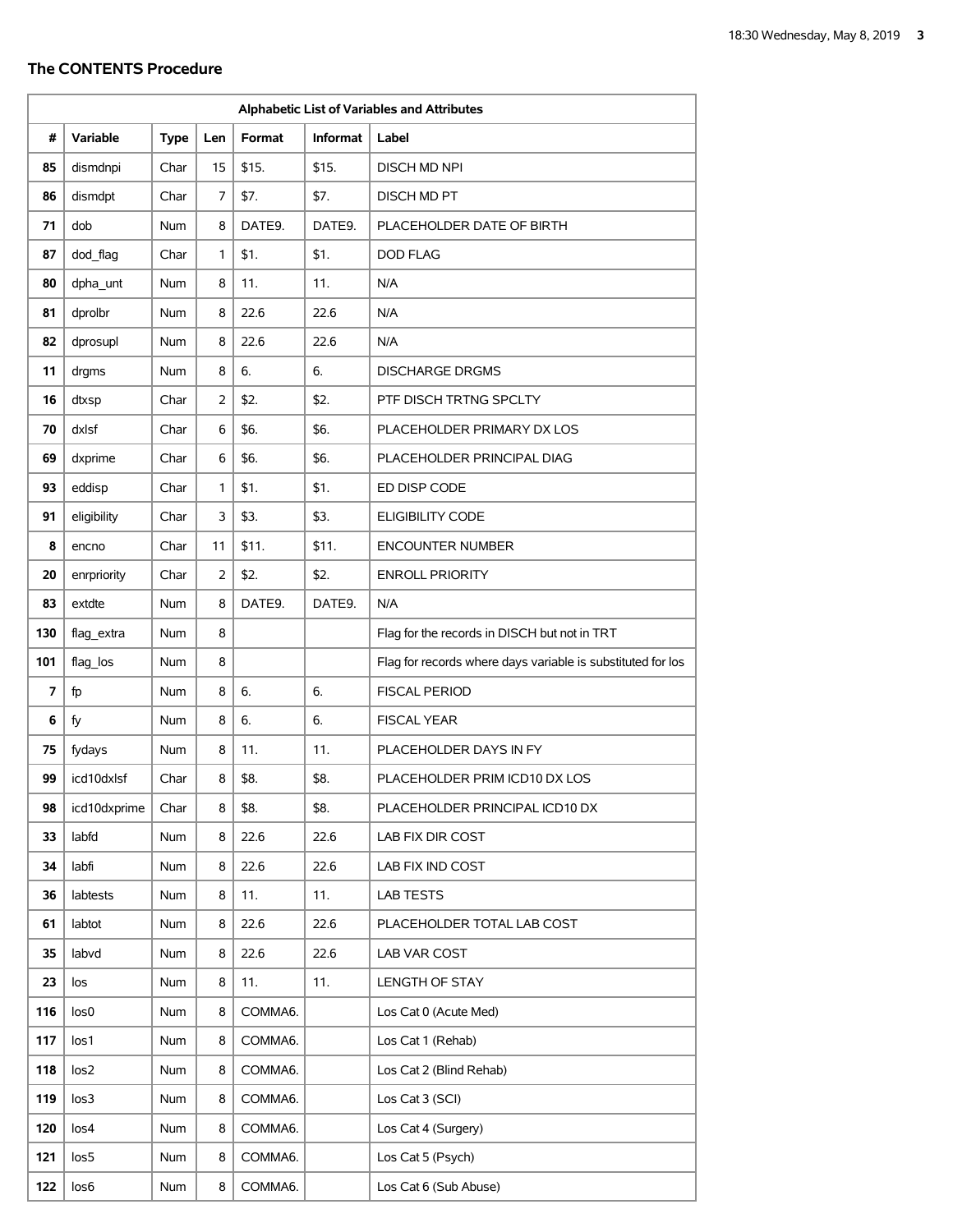| Alphabetic List of Variables and Attributes |                 |             |     |         |                 |                                             |
|---------------------------------------------|-----------------|-------------|-----|---------|-----------------|---------------------------------------------|
| #                                           | <b>Variable</b> | <b>Type</b> | Len | Format  | <b>Informat</b> | Label                                       |
| 123                                         | los7            | Num         | 8   | COMMA6. |                 | Los Cat 7 (Inter Med)                       |
| 124                                         | los8            | <b>Num</b>  | 8   | COMMA6. |                 | Los Cat 8 (Dom)                             |
| 125                                         | los9            | <b>Num</b>  | 8   | COMMA6. |                 | Los Cat 9 (Nursing)                         |
| 126                                         | los10           | <b>Num</b>  | 8   | COMMA6. |                 | Los Cat 10 (PRRTP)                          |
| 127                                         | los11           | <b>Num</b>  | 8   | COMMA6. |                 | Los Cat 11 (ICU)                            |
| 128                                         | los999          | Num         | 8   | COMMA6. |                 | Los Cat 999 (Unidentified)                  |
| 100                                         | los_check       | Num         | 8   |         |                 | $\ast$<br>LOS (max of DISDAY-ADMITDAY or 1) |
| 129                                         | los meth        | Num         | 8   |         |                 | LOS Method                                  |
| 88                                          | mpi             | Char        | 10  | \$10.   | \$10.           | <b>MPI</b>                                  |
| 28                                          | nsgbdoc         | <b>Num</b>  | 8   | 11.     | 11.             | <b>BED DAYS</b>                             |
| 25                                          | nsqfd           | Num         | 8   | 22.6    | 22.6            | BED DAY FIX DIR COST                        |
| 26                                          | nsqfi           | <b>Num</b>  | 8   | 22.6    | 22.6            | BED DAY FIX IND COST                        |
| 59                                          | nsgtot          | Num         | 8   | 22.6    | 22.6            | PLACEHOLDER TOTAL BED DAY COST              |
| 27                                          | nsqvd           | <b>Num</b>  | 8   | 22.6    | 22.6            | BED DAY VAR COST                            |
| 56                                          | oefoif          | Char        | 1   | \$1.    | \$1.            | PLACEHOLDER OEFOIF                          |
| 57                                          | oefoifdte       | <b>Num</b>  | 8   | DATE9.  | DATE9.          | PLACEHOLDER OEFOIF RETURN DATE              |
| 89                                          | opadmit         | Char        | 1   | \$1.    | \$1.            | OP ADMIT FLAG                               |
| 44                                          | othfd           | <b>Num</b>  | 8   | 22.6    | 22.6            | ALL OTHER FIX DIR COST                      |
| 45                                          | othfi           | <b>Num</b>  | 8   | 22.6    | 22.6            | ALL OTHER FIX IND COST                      |
| 64                                          | othtot          | Num         | 8   | 22.6    | 22.6            | PLACEHOLDER TOTAL OTHER COST                |
| 46                                          | othvd           | Num         | 8   | 22.6    | 22.6            | ALL OTHER VAR COST                          |
| 52                                          | othvl4          | Num         | 8   | 22.6    | 22.6            | ALL OTHER VL4 COST                          |
| 53                                          | othvl5          | Num         | 8   | 22.6    | 22.6            | ALL OTHER VL5 COST                          |
| 90                                          | patcat          | Char        | 5   | \$5.    | \$5.            | <b>PATCAT</b>                               |
| 12                                          | pcp             | Char        | 11  | \$11.   | \$11.           | <b>DISCH PCP</b>                            |
| 13                                          | pcptype         | Char        | 7   | \$7.    | \$7.            | DISCH PCP PT                                |
| 17                                          | picd9           | Char        | 6   | \$6.    | \$6.            | PRINCIPAL DIAGNOSIS                         |
| 96                                          | picd10          | Char        | 8   | \$8.    | \$8.            | PRINCIPAL ICD10 DIAGNOSIS                   |
| 92                                          | ps              | Char        | 4   | \$4.    | \$4.            | PERIOD OF SERVICE                           |
| 55                                          | pt              | Char        | 2   | \$2.    | \$2.            | PATIENT TYPE                                |
| 37                                          | radfd           | Num         | 8   | 22.6    | 22.6            | RAD FIX DIR COST                            |
| 38                                          | radfi           | Num         | 8   | 22.6    | 22.6            | RAD FIX IND COST                            |
| 40                                          | radprocs        | Num         | 8   | 11.     | 11.             | <b>RAD EXAMS</b>                            |
| 62                                          | radtot          | Num         | 8   | 22.6    | 22.6            | PLACEHOLDER TOTAL RAD COST                  |
| 39                                          | radvd           | Num         | 8   | 22.6    | 22.6            | RAD VAR COST                                |
| 50                                          | radvl4          | Num         | 8   | 22.6    | 22.6            | RAD VL4 COST                                |